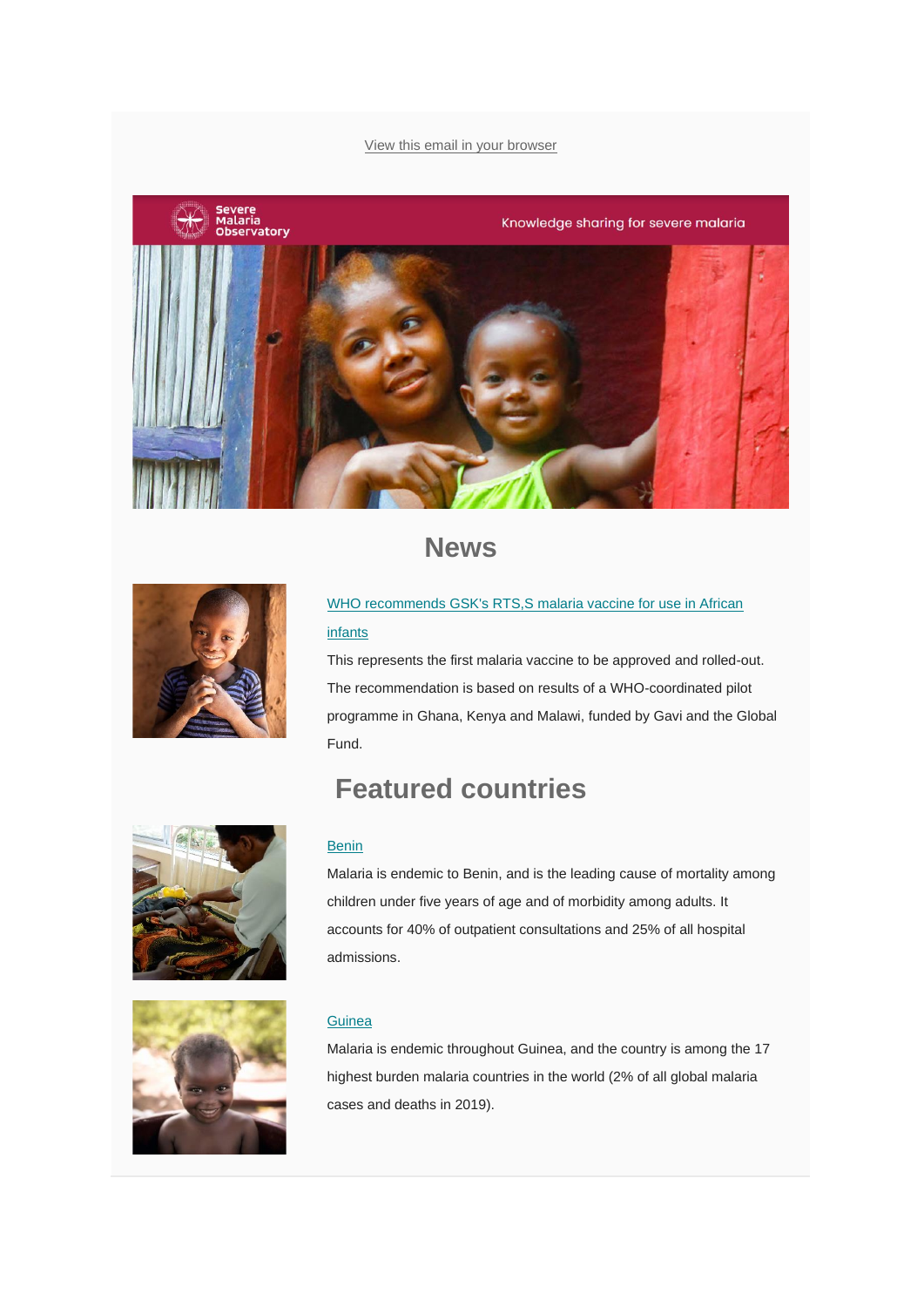## **Featured resources**







### Implementation of ARCs [as a pre-referral intervention for severe malaria](https://www.severemalaria.org/resources/implementation-of-artesunate-rectal-capsules-as-a-pre-referral-intervention-for-severe)  [patients at the community level in Madagascar](https://www.severemalaria.org/resources/implementation-of-artesunate-rectal-capsules-as-a-pre-referral-intervention-for-severe)

The aim of this interventional programme was to introduce the use of artesunate rectal capsules (ARC) in Madagascar, using a picture box, a checklist, a 4-page brochure and a poster raising awareness on prereferral artesunate rectal capsule in children under 6 years old.

## **Featured events**



### [ASTMH Annual meeting: A selection of severe malaria symposia and](https://www.severemalaria.org/events/astmh-severe-malaria-symposia-and-posters)  [posters](https://www.severemalaria.org/events/astmh-severe-malaria-symposia-and-posters)

This event draws tropical medicine and global health professionals representing academia, government, non-profits, philanthropy, NGOs, industry, military and private practice. Download this year's [flyer](https://www.severemalaria.org/events/astmh-severe-malaria-symposia-and-posters) summarizing a selection of severe malaria symposia and posters at this year's ASTMH.

**Contribute to our community**. [Submit content](https://www.severemalaria.org/submit-information) <https://www.severemalaria.org/>